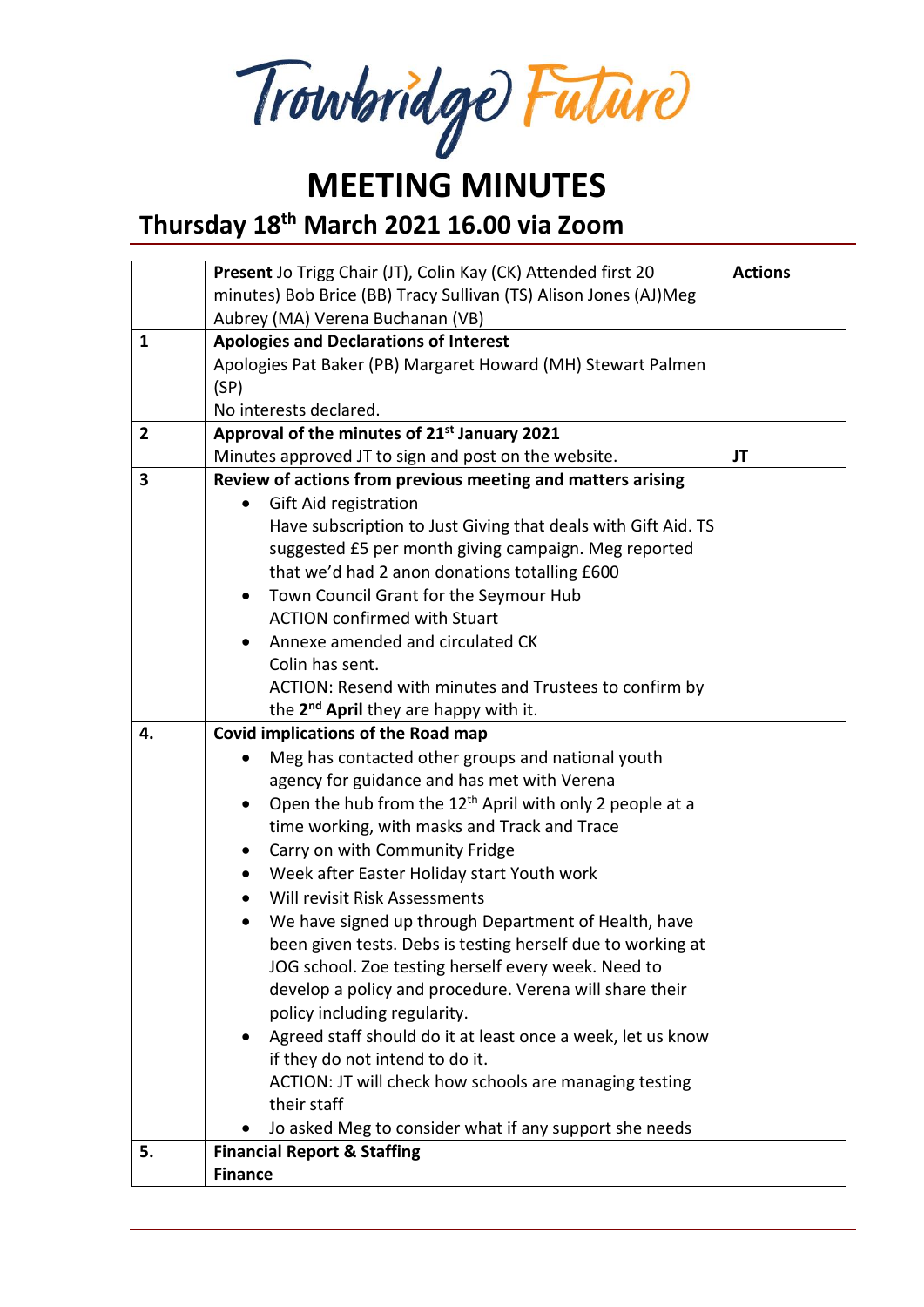**MEETING MINUTES**

# **Thursday 18th March 2021 16.00 via Zoom**

|    | Question re fundraising, £78k remaining target for<br>$\bullet$<br>National Lottery match can come from any income earned,<br>fundraised or in kind<br>Happy with plans to report variance<br>$\bullet$<br>Trustees would like headlines and more detailed headings,<br>$\bullet$<br>maybe using pivot tables<br>ACTION Men and TS to look at this with ZNM<br><b>Fundraising</b><br>£1500 being applied for by Zoe for materials<br>Colin making a youth bid<br>$\bullet$<br>ACTION: Jo requested a timeline of fundraising for the next<br>meeting |  |
|----|------------------------------------------------------------------------------------------------------------------------------------------------------------------------------------------------------------------------------------------------------------------------------------------------------------------------------------------------------------------------------------------------------------------------------------------------------------------------------------------------------------------------------------------------------|--|
|    | <b>Staffing</b>                                                                                                                                                                                                                                                                                                                                                                                                                                                                                                                                      |  |
|    | Team building activity in planning                                                                                                                                                                                                                                                                                                                                                                                                                                                                                                                   |  |
|    | TS offered a conversation with staff<br>$\bullet$                                                                                                                                                                                                                                                                                                                                                                                                                                                                                                    |  |
|    | Nariman doing valuable community work so will continue<br>$\bullet$                                                                                                                                                                                                                                                                                                                                                                                                                                                                                  |  |
|    | to do that alongside her youth work                                                                                                                                                                                                                                                                                                                                                                                                                                                                                                                  |  |
|    | Bath Uni will work to support 'expert advisors to help us<br>$\bullet$<br>demonstrate our impact'. Meeting planned to look at how<br>we do this, including training community members to<br>support                                                                                                                                                                                                                                                                                                                                                  |  |
|    | Keen to share this learning with other orgs around<br>$\bullet$<br>Trowbridge                                                                                                                                                                                                                                                                                                                                                                                                                                                                        |  |
|    | Jo reported that a member of staff was unhappy with the<br>$\bullet$<br>new contracts. They are having a meeting with Verena<br>tomorrow which will hopefully resolve the issue.                                                                                                                                                                                                                                                                                                                                                                     |  |
|    | Seymour Hub contract still with solicitor, still chasing. Jo<br>$\bullet$<br>asks who is legally responsible until this is sign, this makes<br>it more urgent.<br>ACTION: VB suggest Meg speak to Kate Jones (VB declared                                                                                                                                                                                                                                                                                                                            |  |
|    | an interest here as the Freeholders)                                                                                                                                                                                                                                                                                                                                                                                                                                                                                                                 |  |
|    | Banner have provided 10 coats for staff. We will monetise<br>and record this support                                                                                                                                                                                                                                                                                                                                                                                                                                                                 |  |
| 6. | Youth Report (Detailed report attached circulated)                                                                                                                                                                                                                                                                                                                                                                                                                                                                                                   |  |
|    | DM Reports full, possibly too long:                                                                                                                                                                                                                                                                                                                                                                                                                                                                                                                  |  |
|    | Summary page maybe useful                                                                                                                                                                                                                                                                                                                                                                                                                                                                                                                            |  |
|    | Maybe Bath Uni could help us identify key information                                                                                                                                                                                                                                                                                                                                                                                                                                                                                                |  |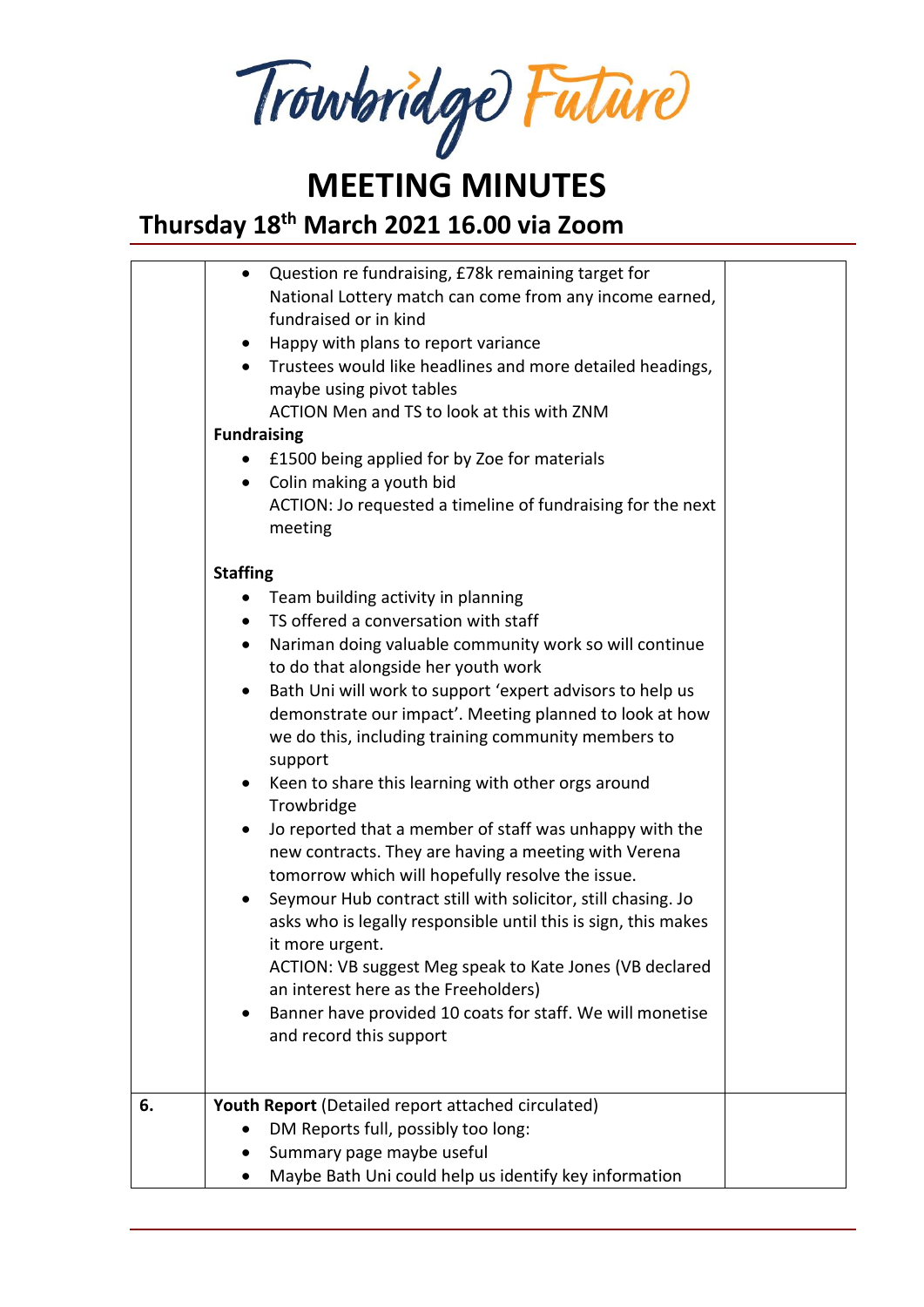Trowbridge Future

### **MEETING MINUTES**

**Thursday 18th March 2021 16.00 via Zoom**

|    | Meg highlighted they are useful for National Lottery<br>$\bullet$         |  |
|----|---------------------------------------------------------------------------|--|
|    | Make more of a public feature of key things, Linking                      |  |
|    | reports to strategy                                                       |  |
|    | ACTION: Trustees to email Debs and Zoe to thank them for                  |  |
|    | their reports                                                             |  |
|    | Suggest 'Area's of focus' are highlighted so progress can be<br>$\bullet$ |  |
|    | monitored against targets                                                 |  |
|    |                                                                           |  |
| 7. | <b>Report on Community Hub (Report circulated)</b>                        |  |
|    | ZM<br>$\bullet$                                                           |  |
|    | 80/90% people using the Fridge are from the Estate. Meg<br>$\bullet$      |  |
|    | has asked Zoe to take postcodes                                           |  |
|    | Community Fridge was about using food waste rather than<br>$\bullet$      |  |
|    | for food poverty but Identified the need on Seymour for                   |  |
|    | support.                                                                  |  |
|    | Jo: Are we signposting people to other support?: They are<br>$\bullet$    |  |
|    | referred to the Foodbank                                                  |  |
|    | Are we becoming close to how Storehouse work?: Zoe<br>$\bullet$           |  |
|    | built close relationship to Food Bank, problems have been                 |  |
|    | highlighted with people accessing FB so we are                            |  |
|    | complimenting rather than competing: We offer Fresh                       |  |
|    | food, people can choose,                                                  |  |
|    | Are we capturing the use and feeding that back into any<br>$\bullet$      |  |
|    | formal channels?: Informally to Selwood.                                  |  |
|    | Zoe is responding to other needs, clothes, sanitary items<br>$\bullet$    |  |
|    | etc                                                                       |  |
|    | Queue of 30 people this morning, is a real need<br>$\bullet$              |  |
|    | ACTION VB suggested contacted Wiltshire Money. VB will                    |  |
|    | ask her colleague Darren Burn to contact Meg                              |  |
|    | Planning to create a wellbeing bag<br>$\bullet$                           |  |
|    | Jo highlighted concerns about duplicating Rucksack's work,                |  |
|    | providing a channel for them maybe                                        |  |
| 8. | <b>Policy Review MA</b>                                                   |  |
|    | The following policies were approved                                      |  |
|    | Re look at when we have new Trustees                                      |  |
|    | ACTION for Meg to look at with Colin<br>٠                                 |  |
|    | TS suggested the spreadsheet be shared with the board papers              |  |
| 9. | Governance                                                                |  |
|    | Need to keep pushing                                                      |  |
|    | Had 3 applications                                                        |  |